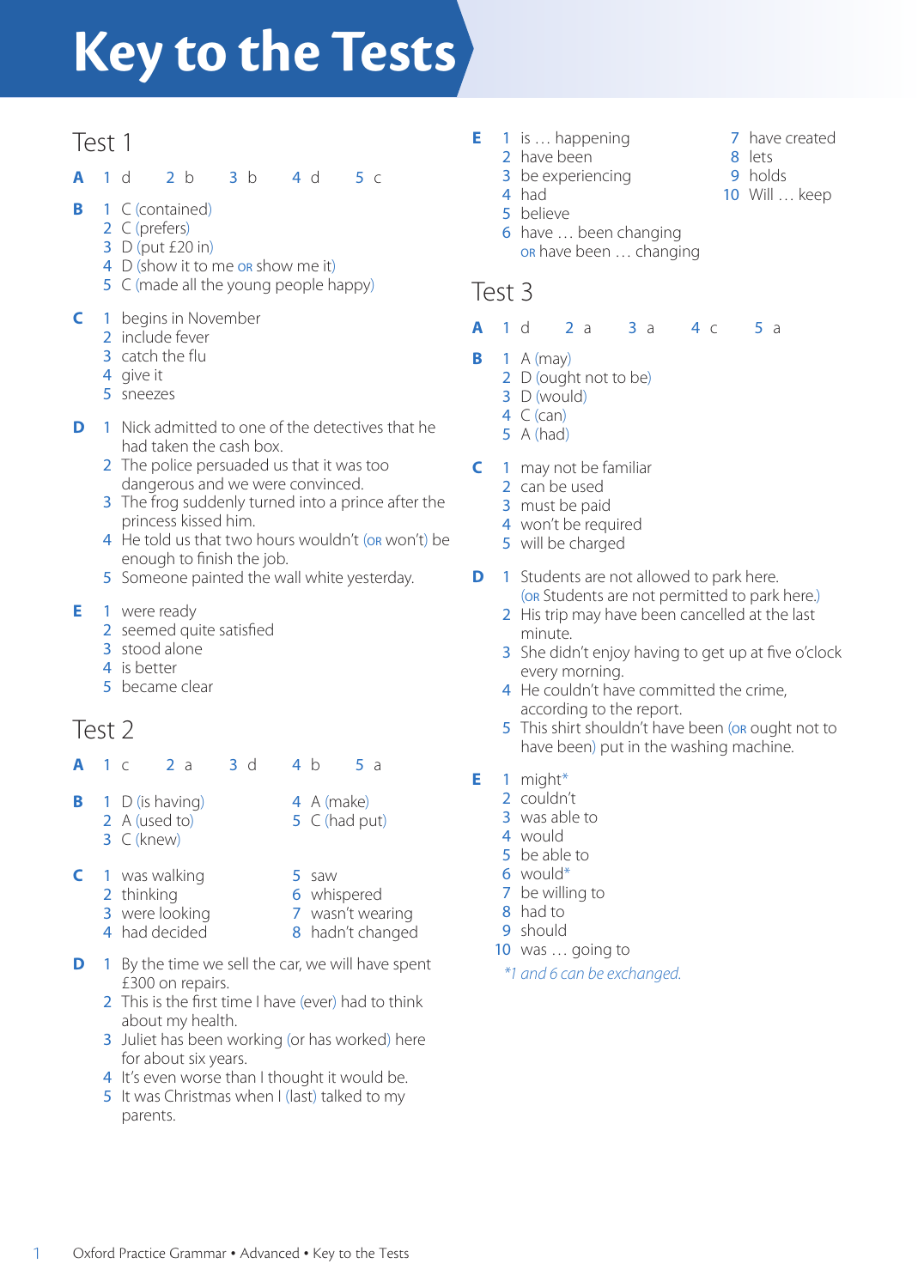- **A** 1 b 2 a 3 d 4 c 5 a
- **B C** (did he ask) 2 D (no longer take) 3 D (didn't you) 4 C (do they) 5 B (not an)
- **C** 1 Aren't 2 what 3 no 4 I'm not 5 Can't
- **D** 1 Not only was the room cold, but it was also very damp.
	- 2 Who did your sister say she gave the money to?
	- 3 What does Andreas think has been stolen?
	- 4 She said, 'Why don't you (or Why not) take the train instead of driving?'
	- 5 They asked me what his name was and where he lived.
- **E** 1 Nothing
	- 2 never
	- 3 no
	- 4 What … YZ-23
	- 5 Why … Leisure
	- 6 Who … Somebody else
	- 7 Did … Yes
	- 8 which … London
	- 9 Where ... New York
	- 10 How … None

#### Test 5

- **A** 1 d 2 a 3 c 4 c 5 c
- **B** 1 C (married)
	- 2 D (crashed)
	- 3 B (with a special key)
	- 4 C (being repaired or which were being repaired or which had been repaired)
	- 5 B (was on is located)
- **C** 1 is experienced
	- 2 was believed (or considered)
	- 3 were bitten by (or had been bitten by)
	- 4 could be cured by
	- 5 was … recommended by
	- 6 is ... considered (or believed)
	- 7 may (on might) be said
- **D** 1 There's a saying that Rome wasn't built in a day.
	- 2 The tests have been collected and the answers (have been) checked.
	- 3 Death is more likely to be caused by a bee sting than a snake bite these days.
	- 4 There were reported to be serious problems with the new design.
	- 5 We weren't given instructions or shown what to do. (or We were given no instructions … or We weren't given any instructions …)

|  | E 1 n 3 o 5 h | 7 i |
|--|---------------|-----|
|  | 2 b 4 c 61    | 8e  |

#### Test 6

- **A** 1 d 2 b 3 c 4 b 5 b
- **B** 1 B (are  $>$  is)
	- 2 D (the tennis)
	- 3 B (a research)
	- 4 C (pairs of trousers)
	- $5$  C (device's  $>$  devices)

| C. | 1 The   |    | 5 the |        | $9$ an |        | $13$ the |
|----|---------|----|-------|--------|--------|--------|----------|
|    | 2a      |    | $6 -$ | $10 -$ |        | $14 -$ |          |
|    | $3$ the |    | 7 the | $11 -$ |        |        | $15$ the |
|    | 4 the   | 8a |       | $12 -$ |        |        | $16$ the |

- **D** 1 Yesterday, a masked man robbed a woman outside a (or the) post office.
	- 2 In business news, the Bank of England is raising (or will raise) interest rates by 1.5 per cent (or %).
	- 3 Yesterday's news of the murder of a priest in Kent (has) shocked the community.
	- 4 Reviewers have criticized a new account of Scottish history by an English writer.
- **E** 1 the middle of the century
	- 2 The urgency of the challenges
	- 3 the authors of the report (or the report's authors)
	- 4 Sims' (on Sims's on The Sims) organization
	- 5 the health of the earth (on the earth and the health of)
	- 6 the group's latest report
	- 7 the world's population (or the population of the world)
	- 8 the destruction of the environment

#### Test 7

- **A** 1 c 2 c 3 b 4 c 5 c
- **B** 1 D (some of their friends)
	- 2 C (either colour on either of the colours)
	- 3 C (a little information or some information)
	- 4 A (all of them on they all)
	- 5 A (most of Europe)

|  | $\mathsf{C}$ 1 a lot of | 3 some    | 5 the      |
|--|-------------------------|-----------|------------|
|  | 2 both                  | 4 neither | 6 a little |

- **D** 1 Not many people are willing to help others. 2 Half the report (or Half of the report) has been written already.
	- 3 No explanation was given (to us) for the delay. 4 All of us want to live forever.
- **E** 1 a great deal of

2 many 3 more

- 6 Most of 7 88 per cent
- 
- 4 little
- 5 no
- 8 51 per cent of
- 9 twice
- 10 most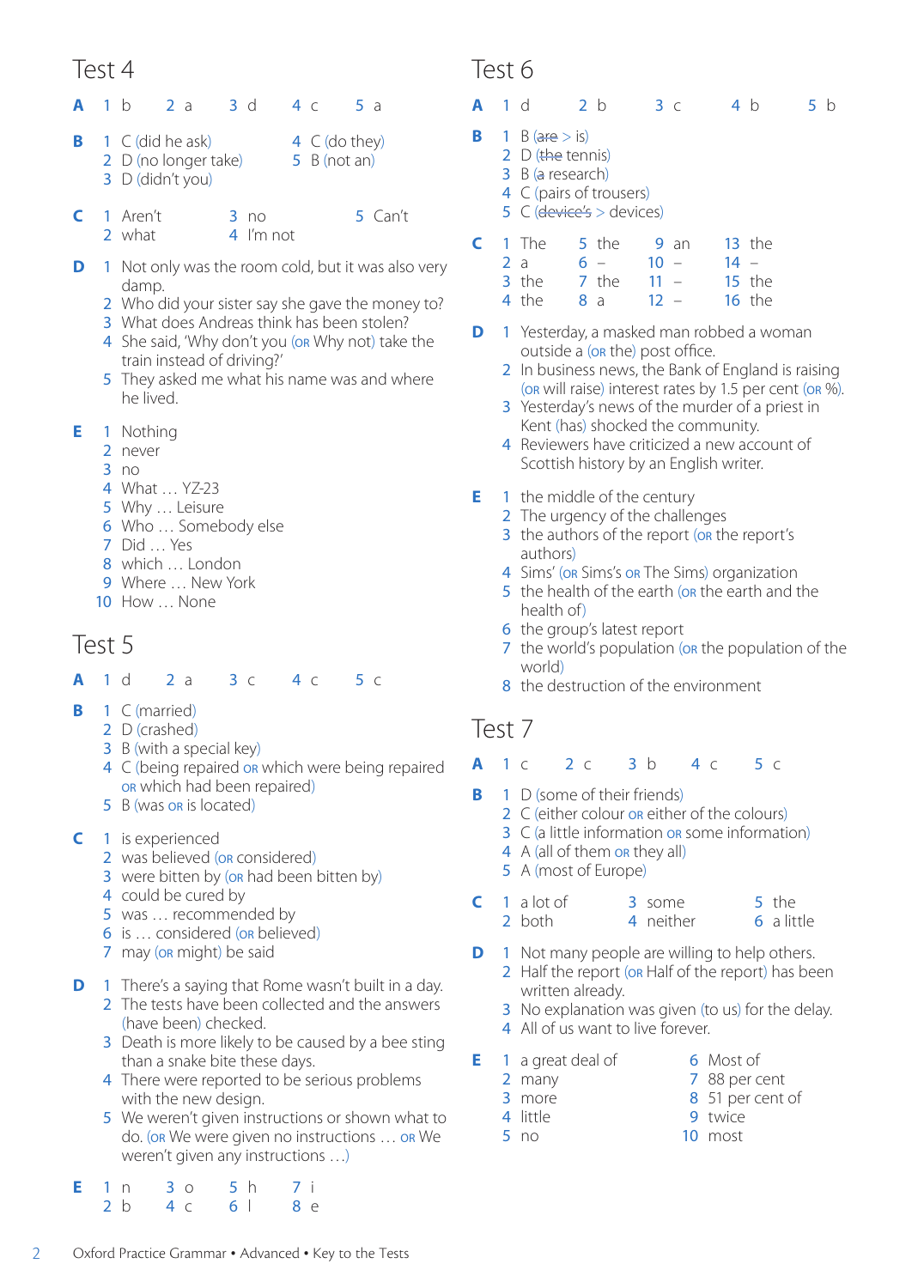#### **A** 1 d 2 b 3 b 4 c 5 c

- **B** 1 B (with her)
	- 2 C (the other)
	- 3 D (she tastes it)
	- 4 B (regarded it as an opportunity)
	- 5 B (a knife was discovered)
- **C** 1 do something 2 them myself
	- 3 someone else 4 do it
- **D** 1 It should have been useful having wealthy parents, but they didn't actually support her.
	- 2 They don't like each other. (or They don't like one another.)
	- 3 I'm sure there will be someone at the airport to meet you.
	- 4 It would not be a good idea to go swimming out in the ocean by yourself.
	- 5 There were said to be thousands of people affected by the rail strike.

|  | $E = 1$ she | 5 anyone  |         | 9 one       |
|--|-------------|-----------|---------|-------------|
|  | $2$ me      | 6 ours    |         | 10 anywhere |
|  | 3 myself    | 7 that    | $11$ it |             |
|  | 4 him       | 8 himself |         |             |

4 him

## Test 9

- **A** 1 c 2 b 3 b 4 a 5 c
- **B** 1 D (six feet deep)
	- 2 B (some soldiers who were afraid)
	- 3 C (I usually drink)
	- 4 A (remove 'very')
	- 5 B (Italians)
- **C** 1 already … never
- 4 Eventually … easier 5 Suddenly … short
- 2 just … further 3 longer … reading
	-
- **D** 1 Everyone thought the event was well-organized and exciting.
	- 2 The earlier you leave here, the quicker you'll get there.
	- 3 Mark is not as good a cook as David.
	- 4 I'm looking for a fairly long green woollen scarf.
- **E** 1 only
	- 2 earlier
	- 3 yet
	- 4 acutely
	- 5 pleased
- 6 round black
- 
- 
- 
- - 6 young
		- 7 Japanese
		- 8 coloured
		- 9 certainly
	- 10 far

### Test 10

- **A** 1 a 2 a 3 c 4 d 5 c
- **B** 1 C (instead of)
	- 2 C (on every day)
	- 3 B (in)
	- 4 D (over) 5 D (out of or in)
- **C** 1 away 2 from  $3$  to 4 in 5 out of 6 for
- **D** 1 During August this building will be closed for renovation.
	- 2 Besides shopping, what else did you do when you were in Rome? (or Besides shopping when you were in Rome, what else did you do?)
	- 3 Apart from the apple I gave you earlier, haven't you eaten anything else today?
	- 4 Without more financial support we won't be able to do much.
- **E** 1 By 2 past 5 towards 6 with 8 of 9 along
	- 3 At 7 into 10 across
	- 4 under

#### Test 11

- **A** 1 d 2 c 3 b 4 a 5 d
- **B** 1 A (learning)
	- 2 D (refused to help)
	- 3 B (to wait)
	- 4 A (visiting)
	- 5 D (of doing)
- **C** 1 assumed to be
	- 2 heard ... sneeze (or sneezing)
	- 3 remembered … telling
	- 4 allowed to go
	- 5 smell … burning.
- **D** 1 A place to park is sometimes hard to find.
	- 2 Is it really necessary to keep all these old files?
	- 3 It would be a mistake for him to buy a new car now.
	- 4 Amy still remembers being bitten by a dog when she was very young.
	- 5 The boy denied having done anything wrong. (or The boy denied doing anything wrong.)
- **E** 1 trying
	- 2 to look
	- 3 to do
- 7 starting 8 losing
- 4 to regain 5 stopping
- 9 putting 10 going

6 to keep

(or to have kept)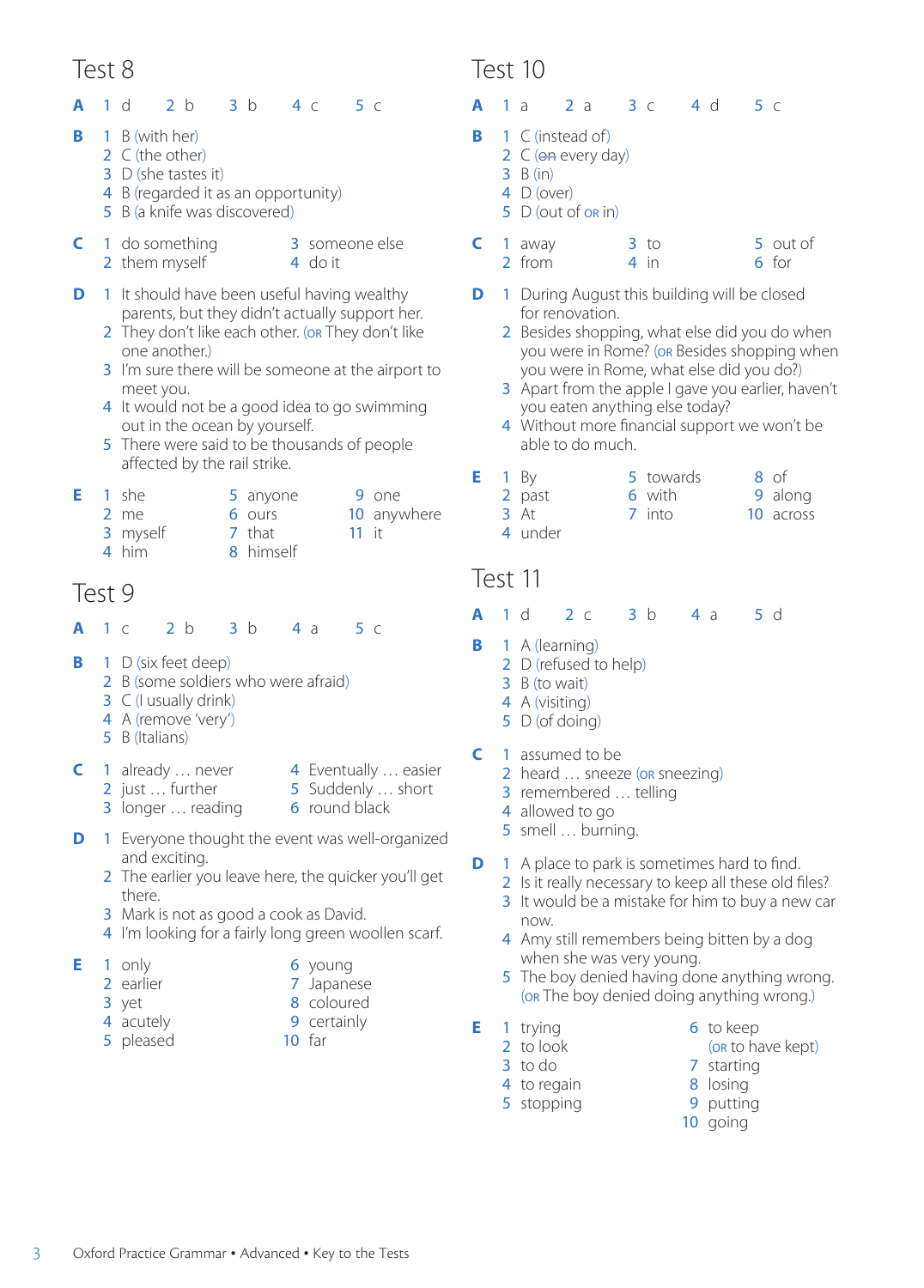#### **A** 1 b 2 d 3 b 4 c 5 a

- **B** 1 D (would be able)
	- 2 C (agreed with me)
	- 3 C (encouraged her not to quit)
	- 4 A (inquired about whether)
	- 5 B (offered to bring or offered to bring us)
- **C** 1 tell
- 5 hadn't spoken
- 2 asked
- 6 replied\*
- 3 explained\* 4 hadn't said
- 7 pointed out 8 talk (or talked)
- *\*3 and 6 can be exchanged*
- 1 Mrs Dalloway said she would buy the flowers herself.
	- 2 She asked Henry if he had left (on left) his keys in the door.
	- 3 There was an announcement that the strike was over.
	- 4 His only comment was that he would return the following day (or the next day or the day after).
	- 5 His statement that he wouldn't do it surprised us.
	- 6 I remember one time when my aunt told me not to talk with my mouth full. (or … my aunt told me that I mustn't (or shouldn't) talk with my mouth full.)
	- 7 They invited me (or us) to stay at their house.
- **E** 1 (that) he would be here by eight o'clock
	- 2 if she knew where Rob was
	- 3 (that) she thought he had gone out about half an hour earlier
	- 4 apologized (or said that he was sorry)
	- 5 that he had forgotten that he had promised to take his mother into town that morning

## Test 13

- **A** 1 c 2 d 3 a 4 d 5 b
- **B** A (That Amber ... or The fact that Amber ...) 2 D (which  $>$  that)
	- 3 A (I heard about that)
	- 4 B (like that  $>$  like it that or like the fact or like it)
	- 5 B (remind that  $>$  remind us or me or you, etc. that)
- **C** 1 idea of **how** categorization works
	- 2 we take it for granted that categories have
	- 3 and that all members of a given category
	- 4 we see that it is
	- 5 it is not surprising that we hold
- **D** 1 He didn't conceal the fact that his parents weren't English.
	- 2 It has always been a big mystery to me why anyone would want to jump out of a plane and put their trust in a parachute.
	- 3 Our expectation was that no one would be there.
	- 4 Bridget was sorry that her comments had upset Mark's mother.
	- 5 Despite the fact that these apples don't look very nice, they're delicious.
- **E** 1 noticed (that) 2 know if
	- 6 That emotion 7 rule out that
	- 3 reason to when
- 8 view that
- 4 argue (that) 5 concedes that
- 9 feel (that) 10 unfair that
- 
- Test 14

#### **A** 1 a 2 b 3 c 4 d 5 b

- **B** 1 C (who, because that is not used in a nondefining clause describing a person)
	- 2 C (along which something slides)
	- 3 C (that or no relative pronoun, because when is not used after 'every time')
	- 4 C (which made, because reduced relatives are not used for sudden actions)
	- 5 D (all that, because a quantifier used as a pronoun takes that, not which)
- **C** 1 whose
- 4 What 5 which
- 2 that or which 3 where or in which
- **D** 1 Elizabeth is the name from which Betty is derived. (or Elizabeth is the name (that/which) Betty is derived from.)
	- 2 India is where her parents were born. (OR India is the place/country where/in which her parents were born.)
	- 3 Hemingway is the author whose short stories I liked best.
	- 4 Whatever I do, her parents will never like me.
	- 5 I was at the first lecture during which he talked about humanism. (OR I was at the first lecture, when/where/in which he talked about humanism.)
- **E** 1 (that is/which is) often told to children
	- 2 who sells a cow
	- 3 (which/that) his mother thinks are worthless
	- 4 which grow very quickly
	- 5 (that is/which is) called a beanstalk
	- 6 where (or in which or above which) he discovers a giant
	- 7 from whom he steals some things (or that/who he steals some things from)
	- 8 suspecting (or who suspects) something is wrong
	- 9 which he then cuts down
	- 10 who is chasing him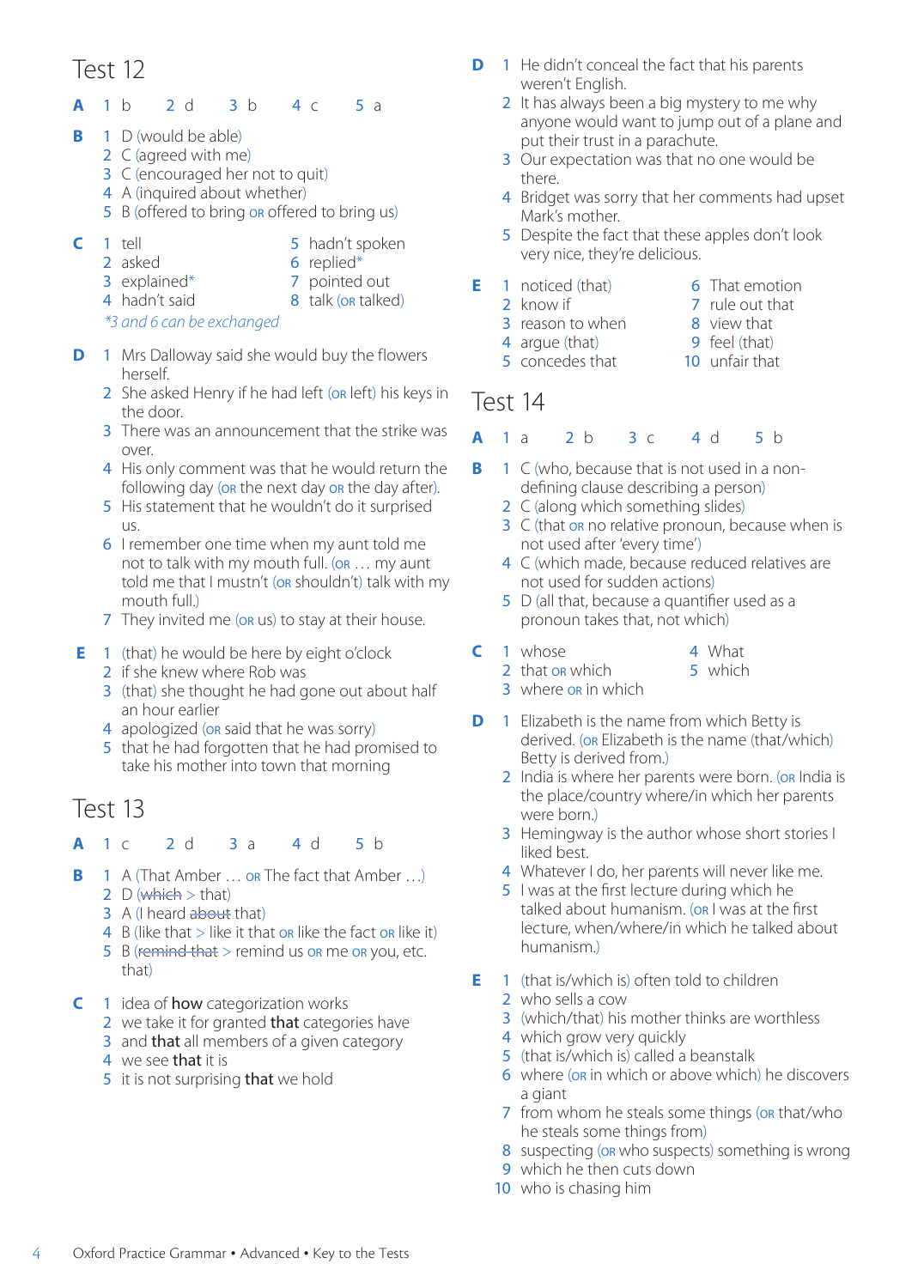|                                  | <b>A</b> 1 b 2 a | 3 d           | 4 d             | 5 C |                            |
|----------------------------------|------------------|---------------|-----------------|-----|----------------------------|
| <b>B</b> 1 A (was)<br>2 D (will) |                  | $3 \in (had)$ | 4 $B(will qet)$ |     | $5 \, C$ (if $\Theta$ nly) |
|                                  |                  |               |                 |     |                            |

- **C** 1 if 2 will 3 take/have 4 go 5 work 6 will 7 lived
- **D** 1 Unless someone is willing to help, the party is not likely to (or will not) happen.
	- 2 If only she had been wearing (or had worn) a crash helmet, she would (or might or could) have escaped injury.
	- 3 Even though she could be very difficult, I still loved her.
	- 4 Whether you like the idea or not, we're leaving tomorrow. or Whether or not you like the idea, we're leaving tomorrow.
	- 5 I'm sorry, but if the traffic hadn't been so bad, I wouldn't have arrived late.

#### **E** 1 if they just stop working

- 2 if your printer won't print
- 3 Whether you're getting an error message
- 4 if you have received no error messages
- 5 if it's a wireless model
- 6 if any print jobs are on hold
- 7 If your queue gets bogged down
- 8 Even if your printer is an older model
- 9 If you are still having a problem
- 10 if necessary

## Test 16

- **A** 1 d 2 a 3 c 4 d 5 b
- **B** 1 D (was)
	- 2 A (so that or replace 'so that' with 'in order')
	- 3 C (because they become)
	- 4 A (Because)
	- 5 B (as if or as though)

|  | $C1$ when | 3 when  | 5 <sub>to</sub> |
|--|-----------|---------|-----------------|
|  | 2 because | 4 after | 6As             |

- **D** 1 Because it was late and I was exhausted, I went straight to bed.
	- 2 In order for him to continue to work here, there will have to be a change in his attitude.
	- 3 He talked as if (or as though) he owned the restaurant.
	- 4 You can't go out until you finish (or have finished) your homework.
	- 5 Even though he's your friend (or Even though I know he's your friend), he can't sleep here.
	- 6 So as not to be late, we left half an hour earlier than necessary.

**E** 1 Although 2 as much as 3 whereas

4 as if

- 5 just as
- 6 as easy as
- 7 though
- 8 Despite the fact

#### Test 17

- **A** 1 a 2 d 3 a 4 a 5 a
- **B** 1 D (a dog and two cats as well.)
	- 2 C (in comparison to or in comparison with)
		- 3 C (actually stay in London)
		- 4 D (As a result, on As a result of that.)
		- 5 D (In addition to that, or In addition,)
- **C** 1 for example
	- 2 After all
- 4 In addition 5 So
- 3 in the meantime
- **D** 1 Instead of (using) butter, we used margarine.
	- 2 Only in Poland can you get dishes and bowls with this design.
	- 3 Not until much later did we discover the mistake.
	- 4 It's flooding that causes most of the damage in spring. (or It's in spring that flooding causes most of the damage.)
	- 5 It was because he was so unpleasant that she left.
	- 6 All I know is that the main road is blocked.
	- 7 What he did was go to the party by himself.
	- 8 What Rose is hoping to do is to travel across Canada by train.
- **E** 1 What
- 5 Next
- 2 To begin with 6 In particular
	- 7 As a result of
- 3 Similarly 4 That is
- 
-